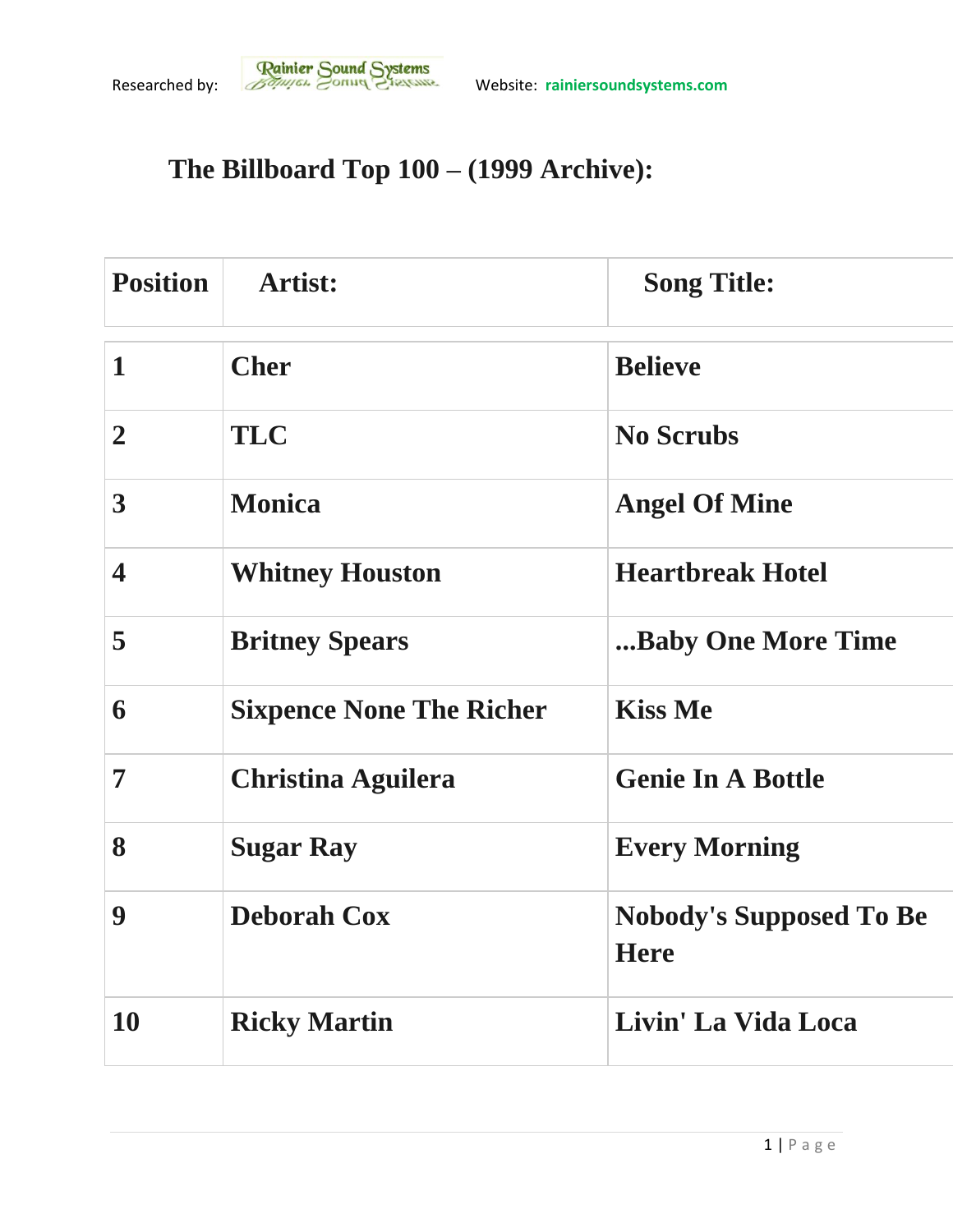

| <b>Position</b> | <b>Artist:</b>                  | <b>Song Title:</b>         |
|-----------------|---------------------------------|----------------------------|
| 11              | 702                             | <b>Where My Girls At?</b>  |
| 12              | <b>Jennifer Lopez</b>           | If You Had My Love         |
| 13              | <b>Goo Goo Dolls</b>            | <b>Slide</b>               |
| 14              | <b>Brandy</b>                   | <b>Have You Ever?</b>      |
| 15              | <b>Backstreet Boys</b>          | <b>I</b> Want It That Way  |
| 16              | <b>R. Kelly and Celine Dion</b> | I'm Your Angel             |
| 17              | <b>Smash Mouth</b>              | <b>All Star</b>            |
| 18              | <b>Sarah McLachlan</b>          | Angel                      |
| 19              | Santana feat. Rob Thomas        | <b>Smooth</b>              |
| 20              | <b>TLC</b>                      | <b>Unpretty</b>            |
| 21              | <b>Destiny's Child</b>          | <b>Bills, Bills, Bills</b> |
| 22              | <b>Eagle-Eye Cherry</b>         | <b>Save Tonight</b>        |
| 23              | <b>Pearl Jam</b>                | <b>Last Kiss</b>           |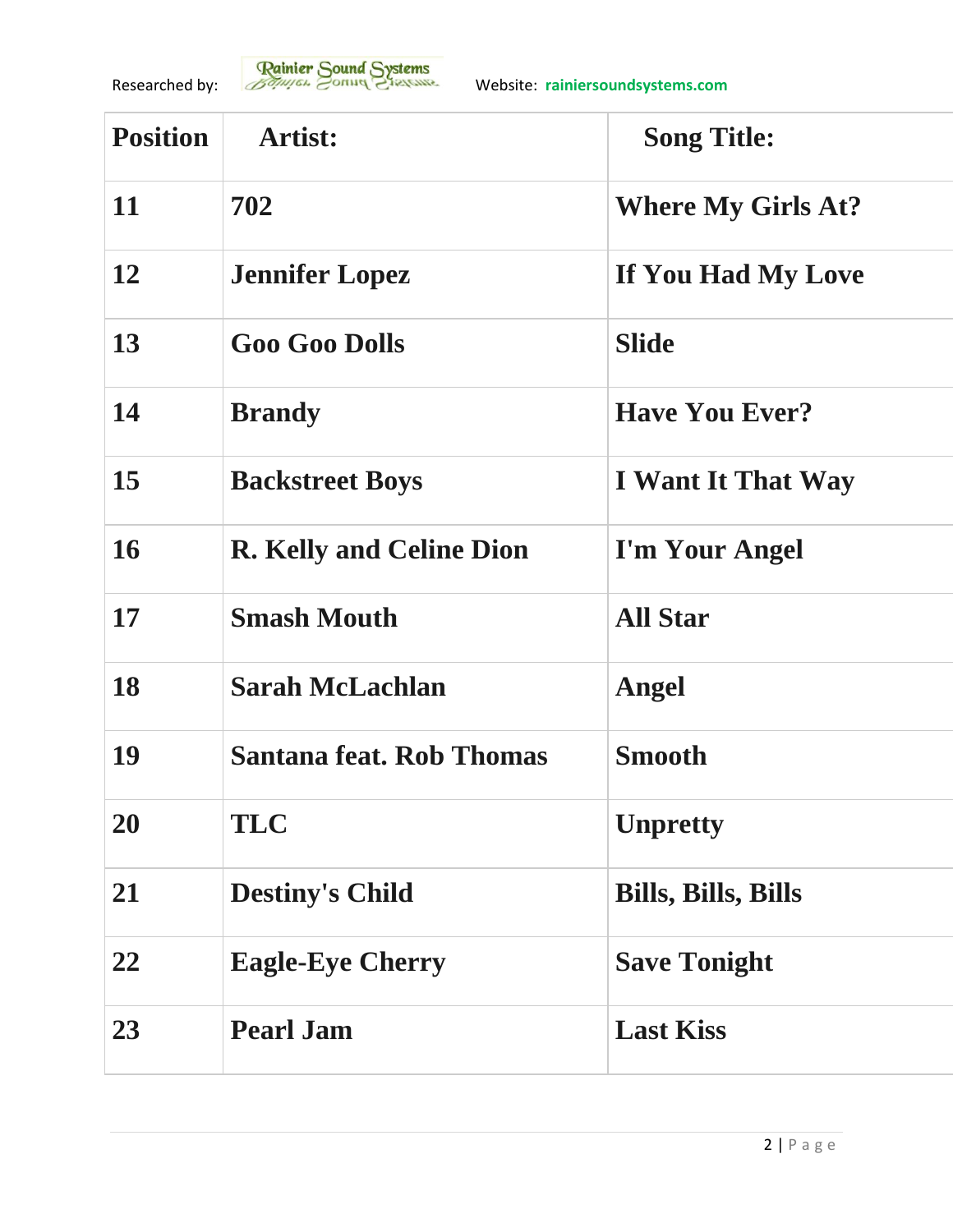

| <b>Position</b> | <b>Artist:</b>                                       | <b>Song Title:</b>               |
|-----------------|------------------------------------------------------|----------------------------------|
| 24              | <b>Maxwell</b>                                       | <b>Fortunate</b>                 |
| 25              | <b>Backstreet Boys</b>                               | <b>All I Have To Give</b>        |
| 26              | <b>Enrique Iglesias</b>                              | <b>Bailamos</b>                  |
| 27              | <b>Busta Rhymes feat. Janet</b>                      | <b>What's It Gonna Be?!</b>      |
| 28              | <b>Everlast</b>                                      | <b>What It's Like</b>            |
| 29              | <b>Lenny Kravitz</b>                                 | <b>Fly Away</b>                  |
| 30              | <b>Sugar Ray</b>                                     | <b>Someday</b>                   |
| 31              | <b>Divine</b>                                        | <b>Lately</b>                    |
| 32              | <b>Shania Twain</b>                                  | <b>That Don't Impress Me Muc</b> |
| 33              | Will Smith feat. Dru Hill and<br><b>Kool Moe Dee</b> | <b>Wild Wild West</b>            |
| 34              | <b>Red Hot Chili Peppers</b>                         | <b>Scar Tissue</b>               |
| 35              | <b>Mariah Carey feat. Jay-Z</b>                      | <b>Heartbreaker</b>              |
| 36              | <b>Mariah Carey</b>                                  | <b>I Still Believe</b>           |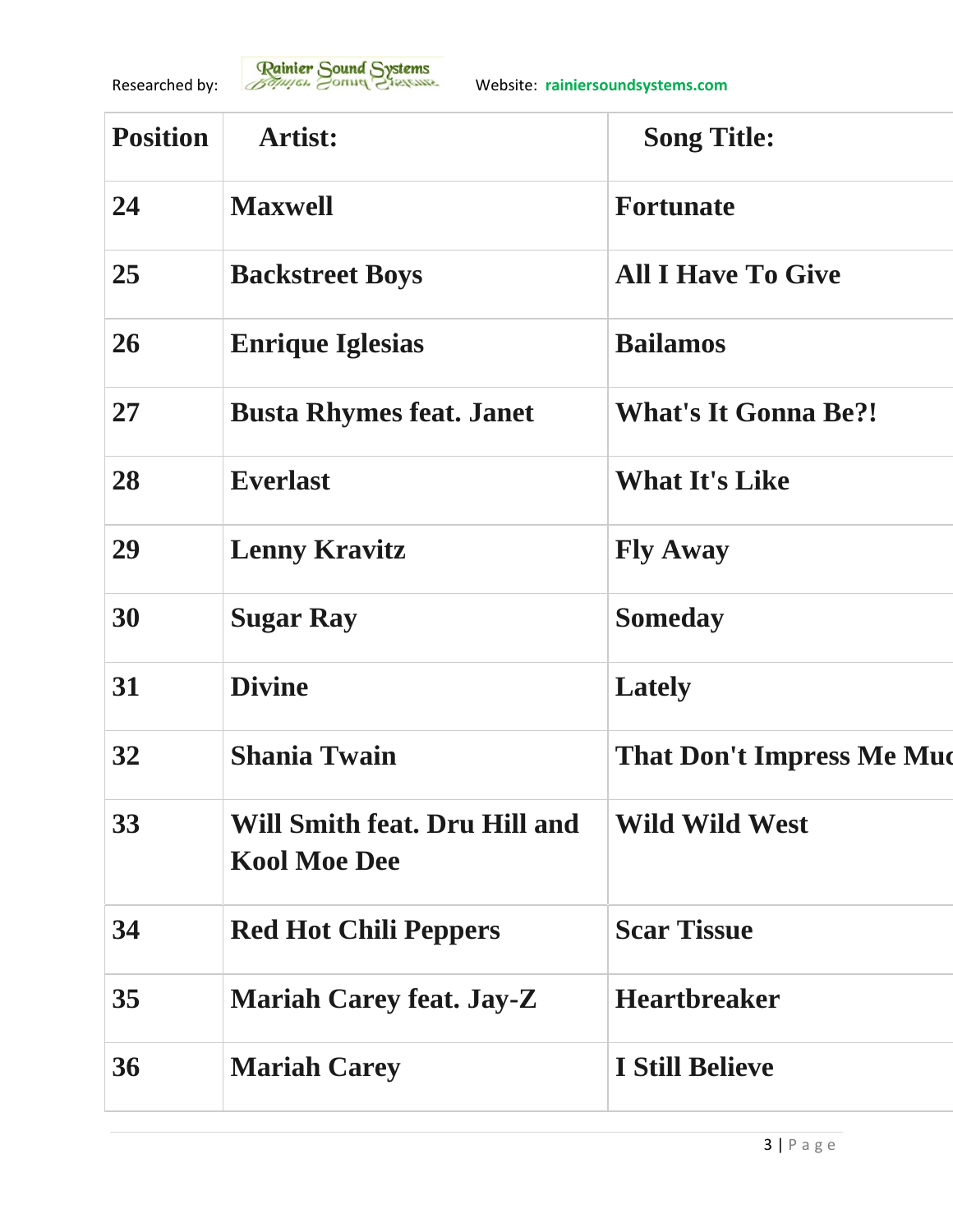

| <b>Position</b> | <b>Artist:</b>                              | <b>Song Title:</b>                                        |
|-----------------|---------------------------------------------|-----------------------------------------------------------|
| 37              | <b>98 Degrees</b>                           | <b>The Hardest Thing</b>                                  |
| 38              | <b>LFO</b>                                  | <b>Summer Girls</b>                                       |
| 39              | Jay-Z feat. Amil (Of Major<br>Coinz) and Ja | Can I Get A                                               |
| 40              | <b>Third Eye Blind</b>                      | <b>Jumper</b>                                             |
| 41              | <b>Lauryn Hill</b>                          | Doo Wop (That Thing)                                      |
| 42              | <b>Lou Bega</b>                             | Mambo No. 5 (A Little Bit<br>Of                           |
| 43              | <b>Tyrese</b>                               | <b>Sweet Lady</b>                                         |
| 44              | <b>Whitney Houston</b>                      | It's Not Right But It's Okay                              |
| 45              | 'N Sync                                     | (God Must Have Spent) A<br><b>Little More Time On You</b> |
| 46              | <b>Shawn Mullins</b>                        | Lullaby                                                   |
| 47              | 112 feat. Lil' Zane                         | Anywhere                                                  |
| 48              | K-Ci and JoJo                               | <b>Tell Me It's Real</b>                                  |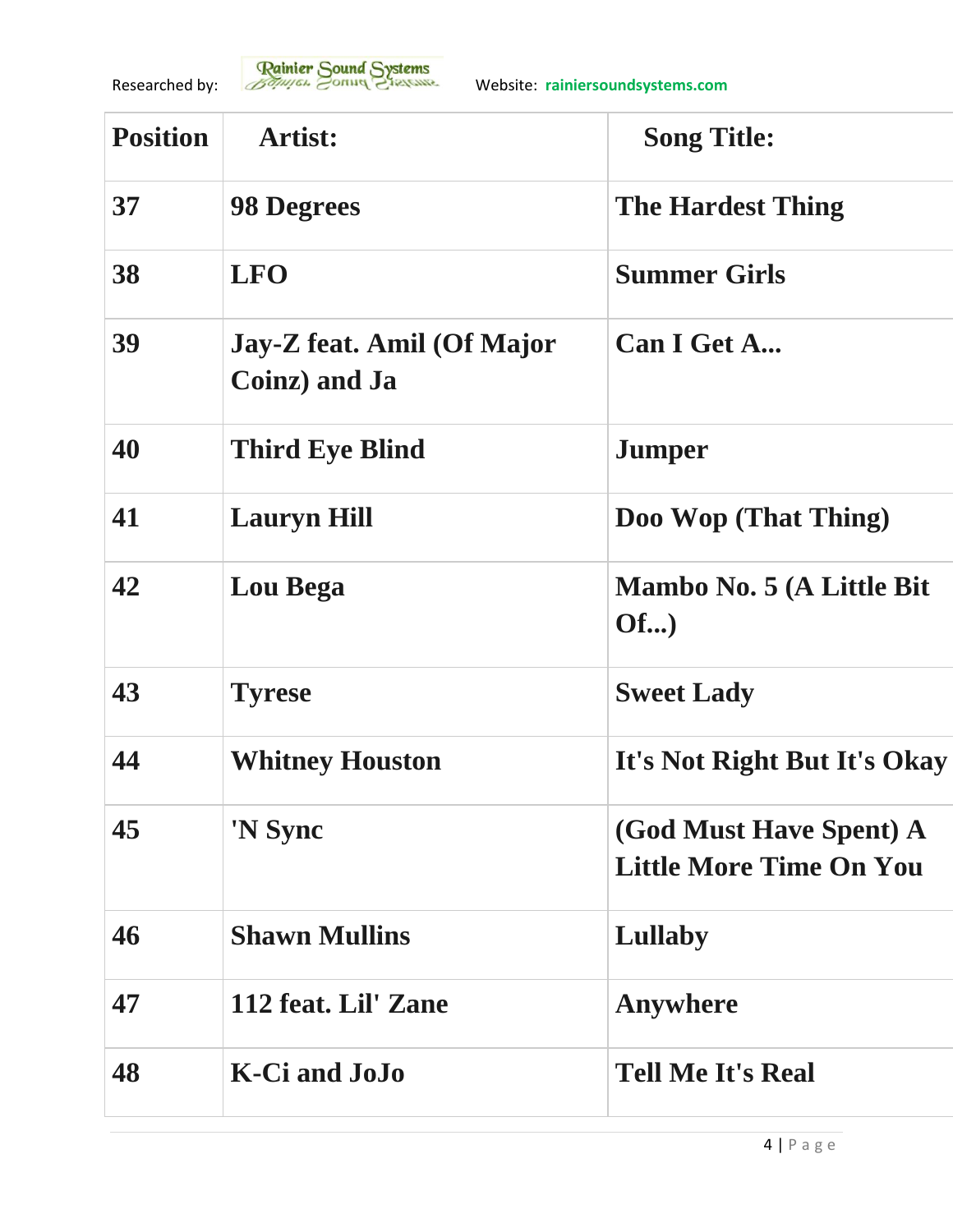

| <b>Position</b> | <b>Artist:</b>                   | <b>Song Title:</b>          |
|-----------------|----------------------------------|-----------------------------|
| 49              | <b>Matchbox 20</b>               | <b>Back 2 Good</b>          |
| 50              | <b>Blaque</b>                    | 808                         |
| 51              | <b>Tal Bachman</b>               | <b>She's So High</b>        |
| 52              | <b>Ricky Martin</b>              | <b>She's All I Ever Had</b> |
| 53              | <b>Will Smith</b>                | <b>Miami</b>                |
| 54              | <b>Jewel</b>                     | <b>Hands</b>                |
| 55              | <b>JT Money feat. Sole</b>       | <b>Who Dat</b>              |
| 56              | <b>Tim McGraw</b>                | <b>Please Remember Me</b>   |
| 57              | <b>Shania Twain</b>              | <b>From This Moment On</b>  |
| 58              | <b>Faith Evans</b>               | <b>Love Like This</b>       |
| 59              | <b>Jesse Powell</b>              | You                         |
| 60              | <b>Total feat. Missy Elliott</b> | Trippin'                    |
| 61              | <b>Silk</b>                      | If You (Lovin' Me)          |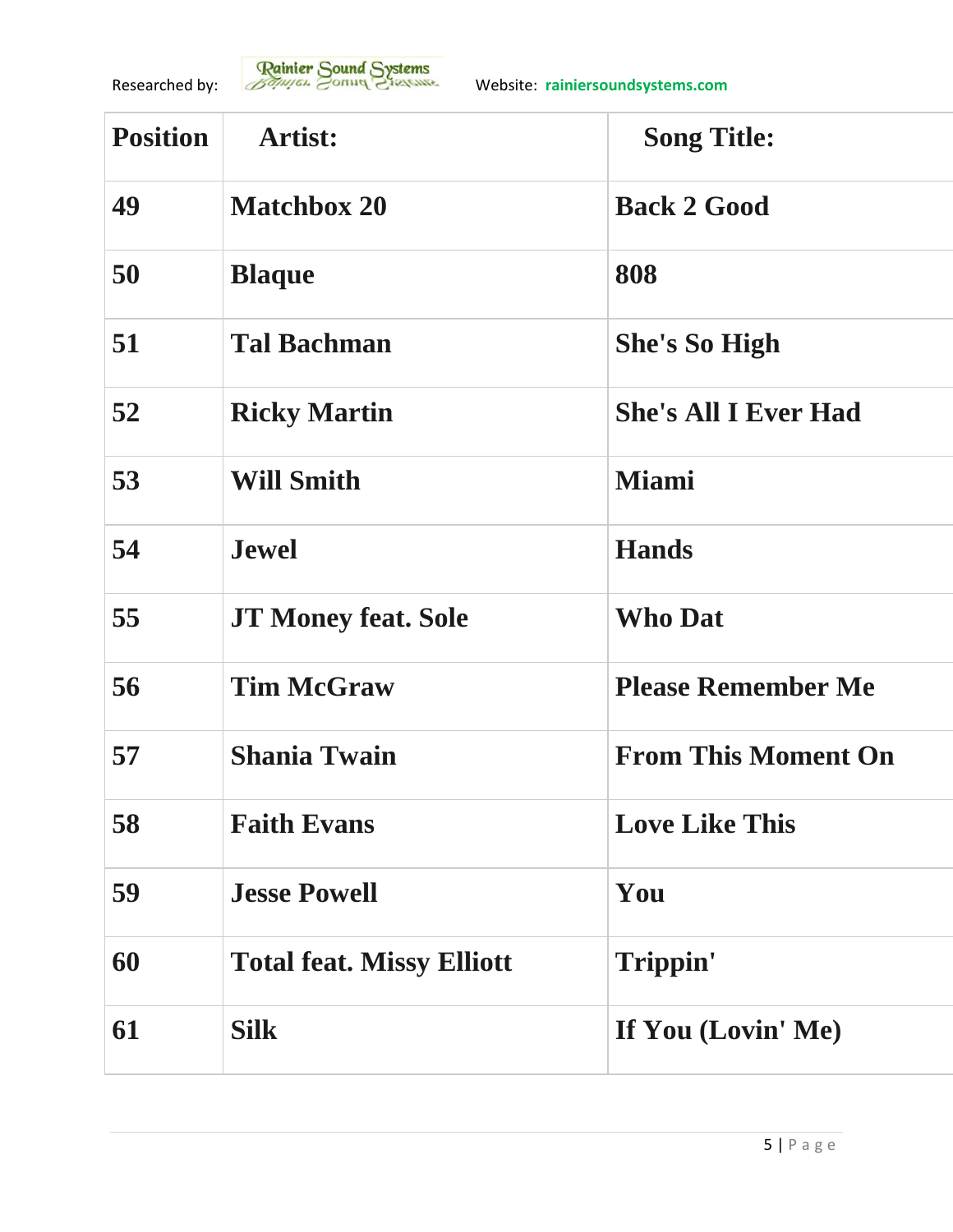

| <b>Position</b> | <b>Artist:</b>                      | <b>Song Title:</b>            |
|-----------------|-------------------------------------|-------------------------------|
| 62              | <b>Lauryn Hill</b>                  | <b>Ex-Factor</b>              |
| 63              | <b>Jordan Knight</b>                | <b>Give It To You</b>         |
| 64              | <b>Goo Goo Dolls</b>                | <b>Black Balloon</b>          |
| 65              | <b>Eric Benet feat. Tamia</b>       | <b>Spend My Life With You</b> |
| 66              | <b>Dru Hill</b>                     | <b>These Are The Times</b>    |
| 67              | <b>Mark Chesnutt</b>                | I Don't Want To Miss A Thi    |
| 68              | <b>98 Degrees</b>                   | I Do (Cherish You)            |
| 69              | <b>98 Degrees</b>                   | <b>Because Of You</b>         |
| 70              | <b>Sarah McLachlan</b>              | I Will Remember You (Live)    |
| 71              | <b>Chante Moore</b>                 | <b>Chante's Got A Man</b>     |
| 72              | Case                                | <b>Happily Ever After</b>     |
| 73              | <b>Whitney Houston</b>              | <b>My Love Is Your Love</b>   |
| 74              | <b>Faith Evans feat. Puff Daddy</b> | <b>All Night Long</b>         |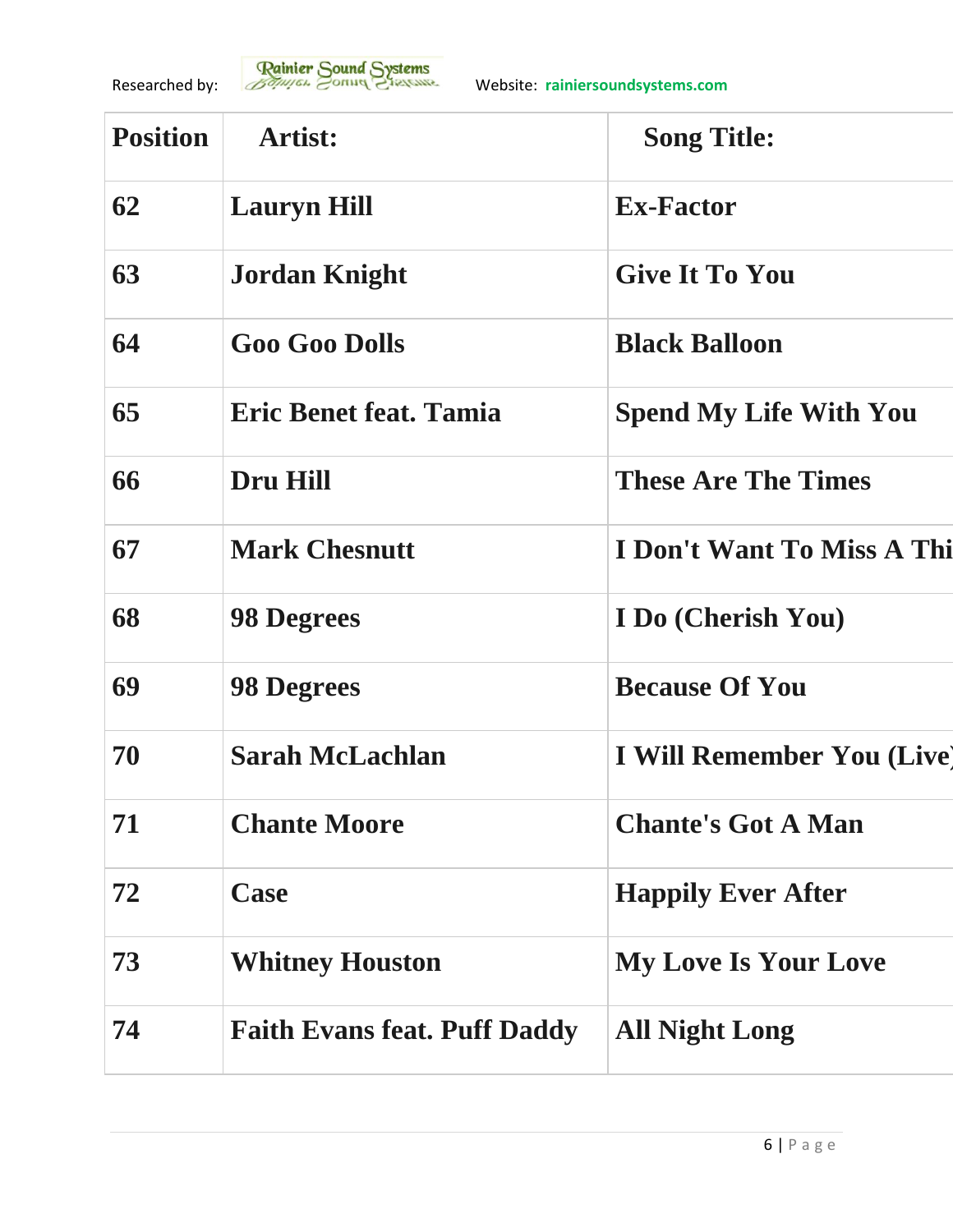

| <b>Position</b> | <b>Artist:</b>                                | <b>Song Title:</b>               |
|-----------------|-----------------------------------------------|----------------------------------|
| 75              | Juvenile feat. Mannie Fresh<br>and Lil' Wayne | <b>Back That Thang Up</b>        |
| 76              | <b>Brandy</b>                                 | <b>Almost Doesn't Count</b>      |
| 77              | <b>Shania Twain</b>                           | <b>Man! I Feel Like A Woman!</b> |
| 78              | Len                                           | <b>Steal My Sunshine</b>         |
| 79              | <b>Marc Anthony</b>                           | <b>I</b> Need To Know            |
| 80              | <b>Ginuwine</b>                               | <b>So Anxious</b>                |
| 81              | <b>Case and Joe</b>                           | <b>Faded Pictures</b>            |
| 82              | <b>Brian McKnight</b>                         | <b>Back At One</b>               |
| 83              | <b>R.</b> Kelly                               | When A Woman's Fed Up            |
| 84              | <b>Kenny Chesney</b>                          | <b>How Forever Feels</b>         |
| 85              | Lonestar                                      | <b>Amazed</b>                    |
| 86              | <b>Britney Spears</b>                         | <b>Sometimes</b>                 |
| 87              | <b>Mo Thugs Family feat. Bone</b>             | <b>Ghetto Cowboy</b>             |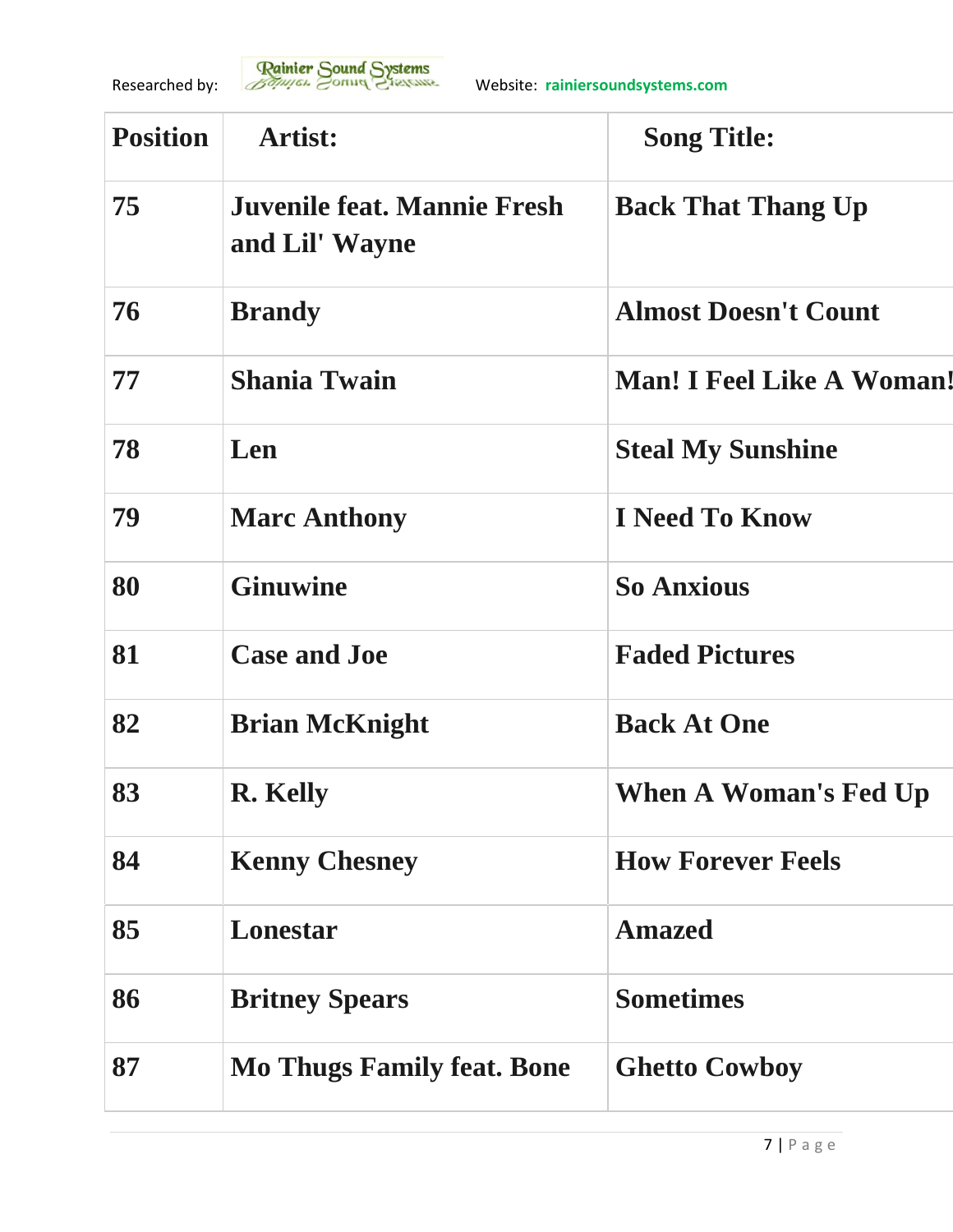

| <b>Position</b> | <b>Artist:</b>                                                   | <b>Song Title:</b>                                       |
|-----------------|------------------------------------------------------------------|----------------------------------------------------------|
|                 | <b>Thugs-N-Harmony</b>                                           |                                                          |
| 88              | <b>Fastball</b>                                                  | <b>Out Of My Head</b>                                    |
| 89              | $\bf Jay-Z$                                                      | <b>Hard Knock Life (Ghetto)</b><br>Anthem)               |
| 90              | <b>Naughty By Nature feat.</b><br><b>Zhane</b>                   | <b>Jamboree</b>                                          |
| 91              | <b>BLACKstreet and Mya feat.</b><br><b>Mase and Blinky Blink</b> | <b>Take Me There</b>                                     |
| 92              | <b>Joey McIntyre</b>                                             | <b>Stay The Same</b>                                     |
| 93              | <b>Jo Dee Messina</b>                                            | <b>Lesson In Leavin'</b>                                 |
| 94              | <b>Goo Goo Dolls</b>                                             | <b>Iris</b>                                              |
| 95              | <b>Puff Daddy feat. R. Kelly</b>                                 | <b>Satisfy You</b>                                       |
| 96              | <b>Citizen King</b>                                              | <b>Better Days (And The Botton</b><br><b>Drops Out</b> ) |
| 97              | 'N Sync and Gloria Estefan                                       | <b>Music Of My Heart</b>                                 |